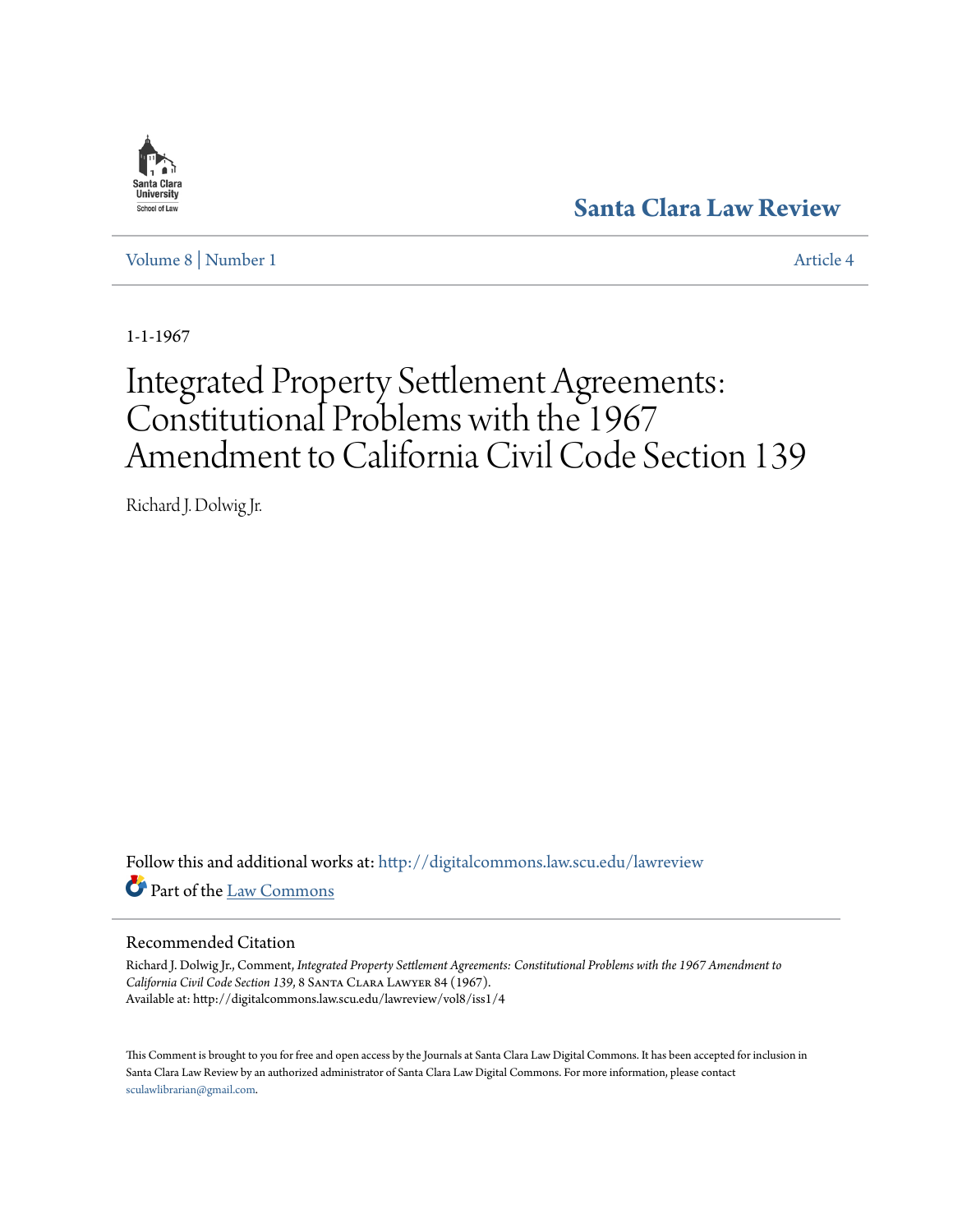# **COMMENTS**

# INTEGRATED PROPERTY SETTLEMENT AGREEMENTS: CONSTITUTIONAL PROBLEMS WITH THE **1967 AMENDMENT** TO CALIFORNIA CIVIL CODE SECTION 139

#### **INTRODUCTION**

California public policy favors effective settlement of support and property rights prior to divorce, where divorce is unavoidable.' Accordingly, California courts recognize and incorporate<sup>2</sup> integrated property settlement agreements' in decrees for divorce. Since 1957, however, judicial interpretation of integrated agreements<sup>4</sup> has resulted in the loss of the original value of the agreement<sup>5</sup> and its diminished use by attorneys, due to the uncertainty of the law involved.

*See* Adams v. Adams, 29 Cal. 2d 621, 624-26, 177 P.2d 265, 267-68 (1947).

**4** "Integrated agreements" hereafter refers to *integrated property settlement agreements,* and "integrated payments" refers to the payments under the integrated agreement.

**5** The original value of such an agreement was that, "it provided security of payment for the husband who could plan his affairs in the assurance that his payments could not be increased by the court; and it provided a secure payment to the wife together with the assurance that the payments could be enforced by con- tempt if they were made a part of the judgment." From material prepared for Herbert E. Ellingwood, Legislative Representative, State Bar of California, *Effect of* S.B. *230 on the Integrated Property Settlement Agreement* (1967).

**<sup>1</sup>** "Property settlement agreements occupy a favored position in the law of this state and are sanctioned by the Civil Code." Adams v. Adams, **29** Cal. 2d 621, 624, 177 P.2d 265, 267 (1947). *Accord,* Hill v. Hill, 23 Cal. **2d** 82, 142 P.2d 417 (1943); Hensley v. Hensley, 179 Cal. 284, 183 P. 445 (1918).

<sup>2 &</sup>quot;Incorporate," in this article, refers to the inclusion of the agreement in the judicial decree. "Merge" refers to the effect of incorporation, i.e., upon incorporation the agreement merges with the decree and becomes an order of the court.

**<sup>3</sup>** There are three types of agreements through which spouses may settle their rights prior to divorce:

<sup>1.</sup> Pure Support Settlement Agreement-provides for support and maintenance. Payments are modifiable by the court, and enforceable by contempt.

*<sup>2.</sup> Pure Property Settlement Agreement-provides* for division of property. It is neither modifiable by the court, nor enforceable by contempt.

*<sup>3.</sup> Integrated Property Settlement Agreement-provides* for simultaneous settlement of support, maintenance, and property rights. Originally, payments under the agreement were not modifiable by the court but were enforceable by contempt. (1937-1957) Then the remedy of contempt was withheld. (1957-1967) Under the new amendment to section 139 of the California Civil Code, CAL. STAT. 1967, ch. 133, the payments are modifiable in the absence of a specific provision to the contrary, and are enforceable by contempt.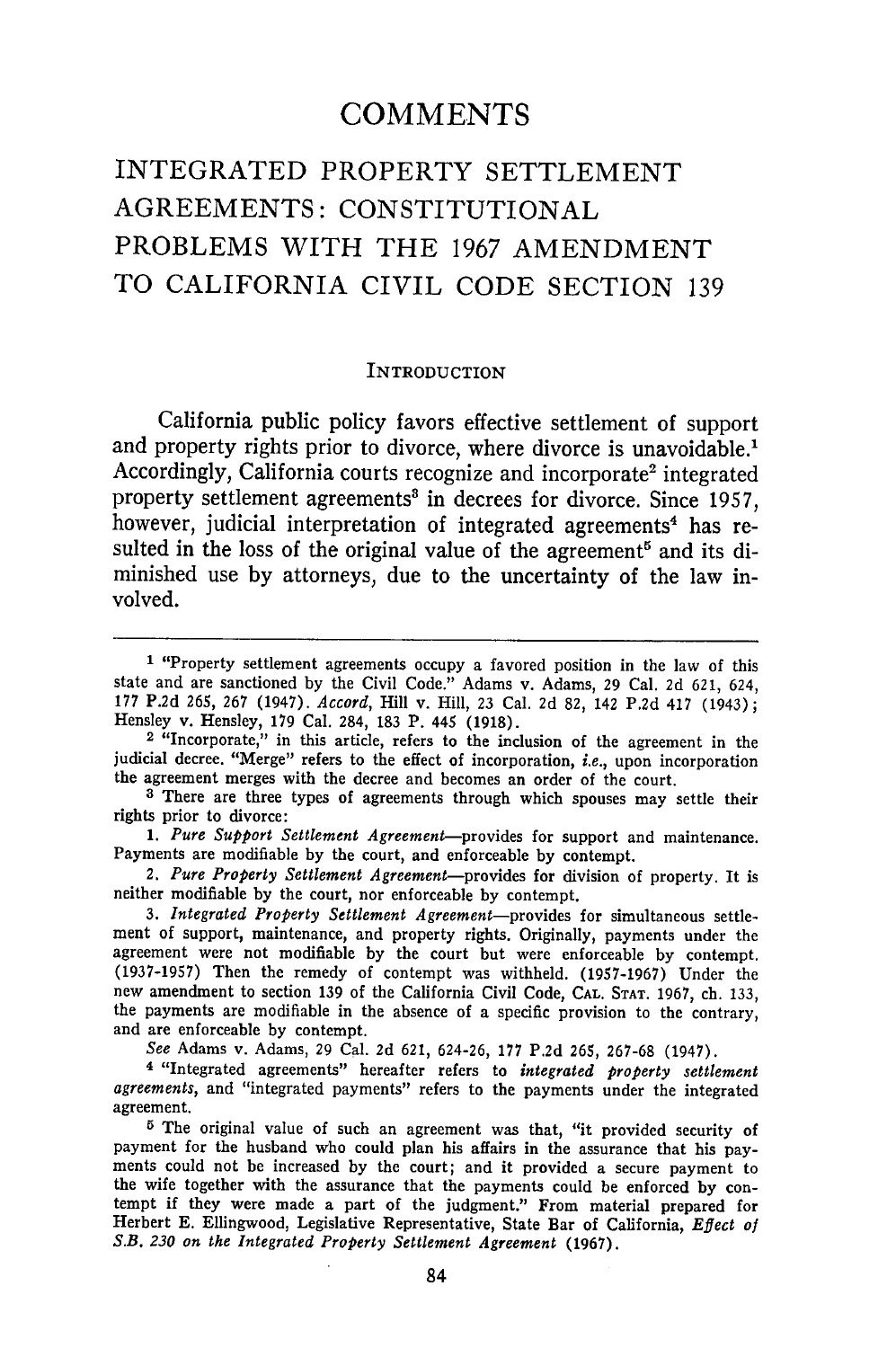In May, 1967, section **139** of the California Civil Code was amended to clarify the law for the attorney and permit modification of integrated agreements and enforcement of payments under such agreements through contempt proceedings.<sup>6</sup> However, some question exists as to whether the amendment is unconstitutional as a violation of article I section 15 of the California constitution,7 in view of the California Supreme Court's decision in *Bradley v. Superior Court.8*

# **THE PROBLEM (1957-1967)**

Originally there were three requirements for an integrated property settlement agreement:

**1. A** provision "that the purpose of the parties is to reach a final settlement of their rights and duties with respect to both property and support . . . . "<sup>9</sup> (Finality Clause)

2. **A** provision "that they intend each provision to be in consideration for each of the other provisions **.... ."'** (Consideration Clause)

**3. A** provision "that they waive all rights arising out of the marital relationship except those expressly set out in the agreement ....<sup>"11</sup> (Waiver Clause)

The presence of the above clauses constituted conclusive evidence of an integrated property settlement agreement which could

**<sup>7</sup>**"No person shall be imprisoned for debt in any civil action . . . unless in cases of fraud . **. . ." CAL.** CONST. art. I, § 15 (1953).

**8** 48 Cal. 2d 509, 310 P.2d 634 (1957).

**9** Plumer v. Plumer, 48 Cal. 2d 820, 825, 313 P.2d 549, 552 (1957). *Accord,* Anderson v. Mart, 47 Cal. 2d 274, 303 P.2d 539 (1956); Messenger v. Messenger, 46 Cal. 2d 619, 297 P.2d 988 (1956).

**<sup>10</sup>**Plumer v. Plumer, 48 Cal. 2d at 825, 313 P.2d at 552 (1957).

*11 Id.*

**<sup>6</sup>**Section 139 reads in part:

<sup>&</sup>quot;The provisions of any agreement for the support of either party shall be deemed to be separate and severable from the provisions of the agreement relating to property. All orders for the support of either party based on such agreement shall be deemed law imposed and shall be deemed made under the power of the court to make such orders. The provisions of any agreement or order for the support of either party shall be subject to subsequent modification and revocation by court order except as to any amount that may have accrued prior to the order of modification or revocation, and except to the extent that any written agreement, or if there is no written agreement, any oral agreement entered into in open court between the parties, specifically provides to the contrary. All such orders of the court for the support of the other party, even if there has been an agreement of the parties, may be enforced by the court by execution, contempt, or by such other order or orders as the court in its discretion may from time to time deem necessary." **CAL.** STAT. **1967,** ch. **133.**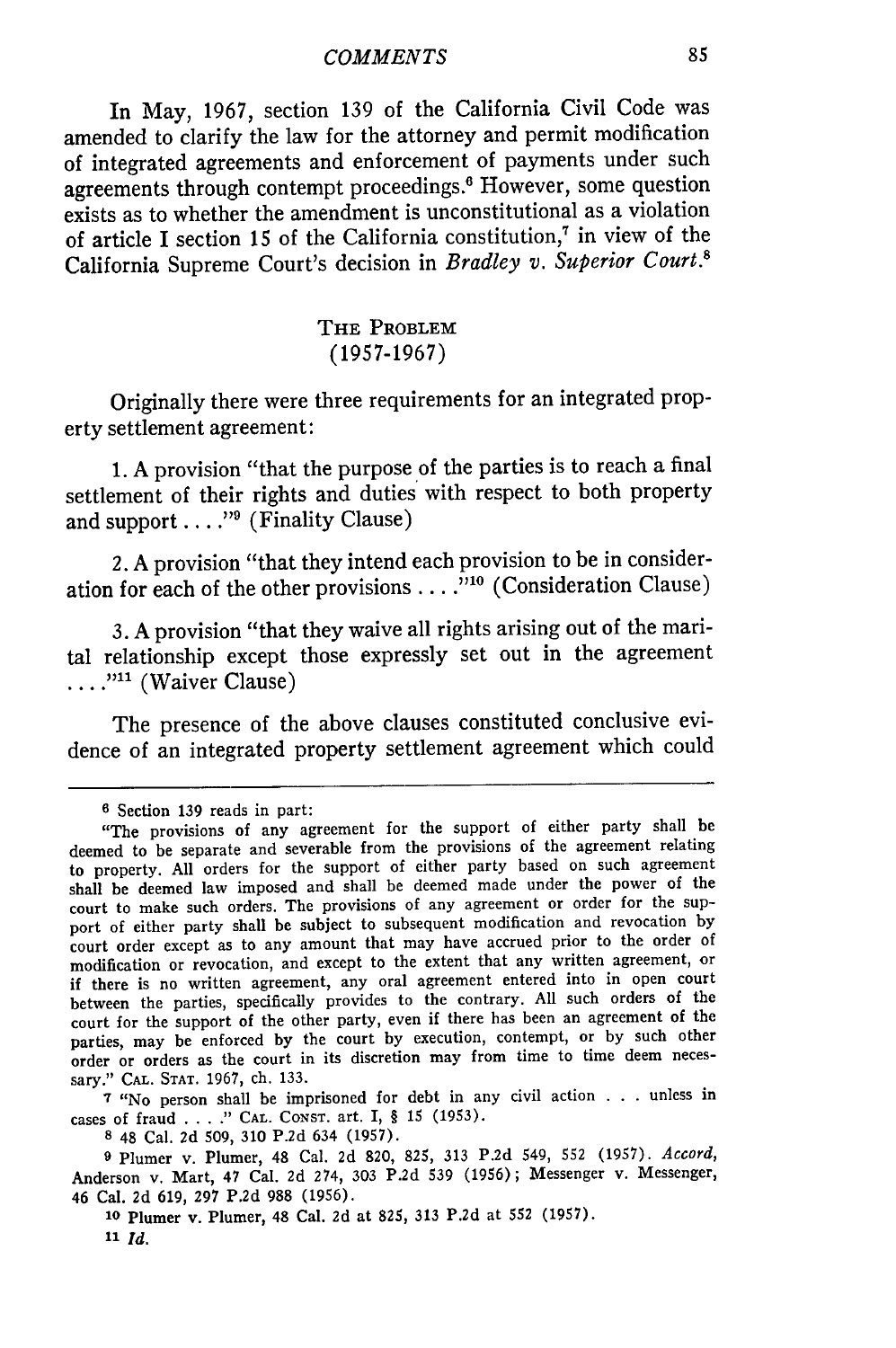not be modified without the consent of both parties. Such an agreement was enforceable through contempt proceedings.<sup>12</sup>

The initial problem created by judicial interpretation of the integrated agreement evolved from the fact that payments under such agreements are not solely for support, but include payment for property given or received."3 With respect to this *dual nature* of the payments, Mr. Justice Traynor, now Chief Justice, indicated, in 1954,'4 that to the extent that the payments satisfy the legal duty of marital support and maintenance,<sup>15</sup> they are "law imposed" alimony.<sup>16</sup> To the extent, however, that the payments represent the division of property, they are "negotiated" contractual debts.<sup>17</sup>

This *dual nature* distinction became important in 1957. At that time the supreme court decided, in *Bradley v. Superior Court*,<sup>18</sup> that because the payments under an integrated agreement represent *property,* are negotiated between the parties, and are contractual debts, they are not pure alimony and therefore constitute a "debt" within the constitutional prohibition against imprisonment for debt.'9 Consequently the payments, though merged in the judicial decree, are unenforceable through contempt proceedings.

Although *Bradley* withheld the remedy of contempt when the agreement was integrated, the decision did not preclude effective settlement or enforcement through agreement of the parties. Theoretically the parties could still draft an agreement with a provision that it was a non-modifiable settlement of both property and support, and stipulate in the agreement that the payments were solely for support

*19 See* note 7 *supra.*

<sup>12</sup> *Id.*

*<sup>13</sup> E.g.,* in settlement of support and property rights, the wife may demand the' house, furniture, car and **\$100** each month for support. The husband may counteroffer the house and half the furniture and \$200 each month. If the wife accepts and an agreement containing the requisite clauses is signed, the payments **win** really be the **\$100** for support and an additional **\$100** in consideration for letting the husband keep the car and half the furniture. **(Of** course in actual practice it is much more complicated and less susceptible to division.)

<sup>14</sup> Dexter v. Dexter, 42 Cal. **2d 36,** 41, **265 P.2d 873, 876** (1954). <sup>15</sup>**CAL. STAT. 1967, ch. 133.** *(I.e.,* upon marriage, the husband is under a legal obligation to support his wife during their joint lives. **If** through his own fault, the husband forces the wife to terminate the relation, thus depriving her of the benefit of the obligation, the law requires that he pay compensation to her in the form of alimony.) **<sup>16</sup>**This term is also used in the new amendment. *See* note 6 *supra.*

<sup>17</sup> The distinction between "law imposed alimony" and a "contractual debt" is most important where the remedy of contempt is involved. If the payments are "law imposed alimony" they are an exception to article I section 15 and are therefore enforceable **by** contempt. *See* Bradley v. Superior Court, 48 Cal. **2d 509, 519, 310 P.2d** 634, 640 **(1957).** *Accord,* Miller v. Superior Court, **9** Cal. **2d 733,** 72 P.2d **868 (1937);** *Ex parte* Spencer, **83** Cal. 460, **23** P. **395 (1890).**

**<sup>18</sup>** 48 Cal. **509, 310 P.2d** 634 **(1957).**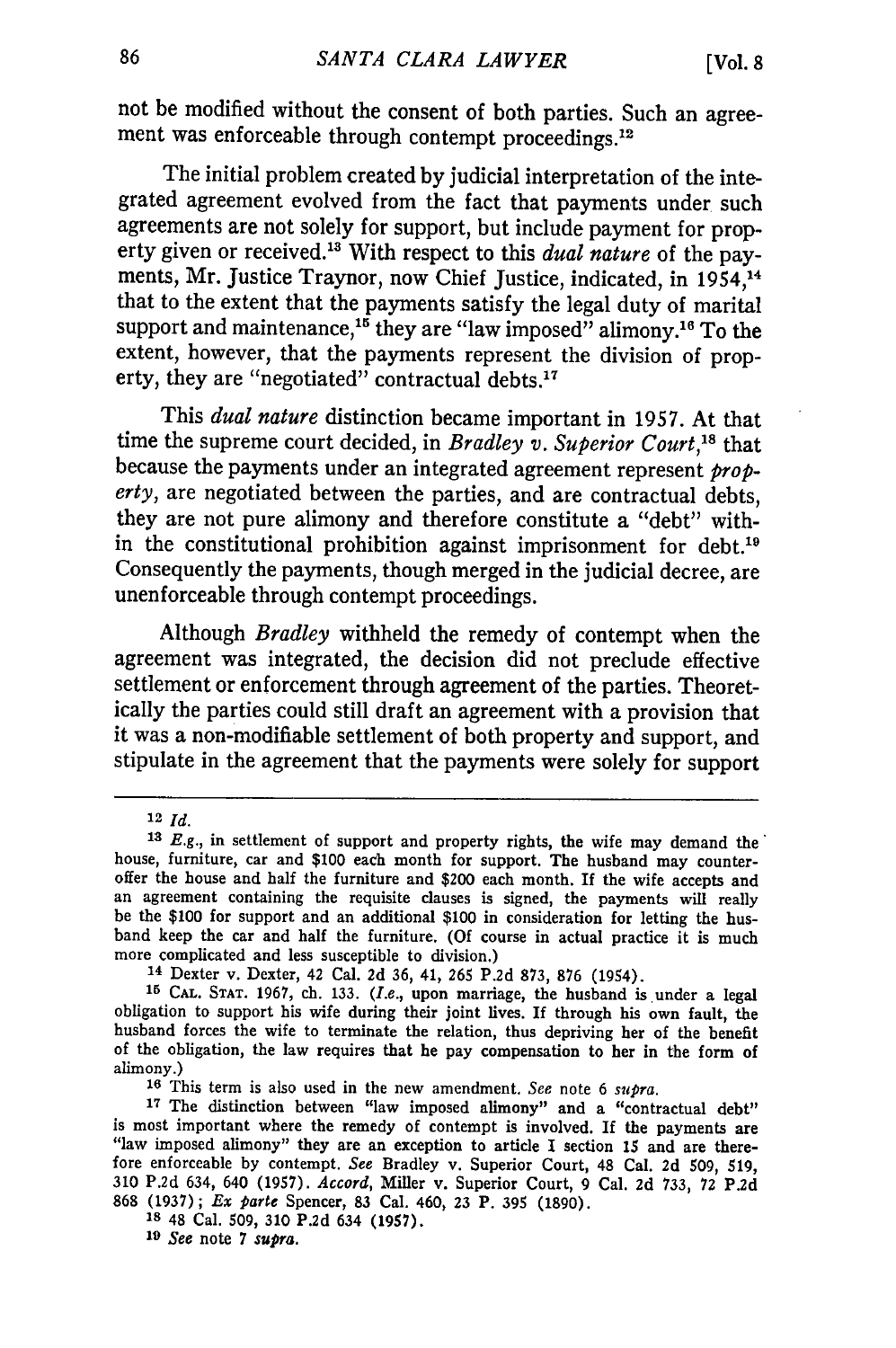and separate from any property interest. If the parties deleted the requisite clauses of the integrated agreement, the remedy of contempt could be used without violating the constitutional prohibition.

A further problem was created by judicial interpretation, however, when the California Supreme Court held that 'the requisite clauses of the integrated agreement could be implied from the intent of the parties in spite of the presence of statements that certain payments were solely for support. In *DiMarco v. DiMarco*<sup>20</sup> the husband agreed to pay the wife "as and for alimony and support money the sum of \$150.00 each month." The agreement contained no mention of consideration evidencing the consideration clause required for an integrated agreement. Nevertheless, the court concluded that the parties intended that the agreement be integrated and consequently nonmodifiable and unenforceable by contempt. Mr. Justice McComb declared that "the inference is clear that they intended an integrated agreement. It is unnecessary that the parties recite such intent when the agreement itself makes the intent clear."<sup>21</sup>

Following the reasoning set forth in *DiMarco,* the appellate courts made similar determinations. In *Biagi v. Biagi*<sup>22</sup> the trial court held the husband in contempt where the agreement did not contain a consideration clause and stated that the money was to be paid "as alimony." Relying on *DiMarco*, the appellate court reversed after determining that the parties *intended* it to be an integrated agreement. Similarly, the trial court in *Levy v. Levy*<sup>23</sup> held the agreement not integrated where the payments were designated "for support, care, and maintenance," and the agreement lacked express recital that the wife waived her right to future alimony, or to any payment other than that in the agreement. The appellate court determined that the parties *intended* an integrated settlement and reversed the trial court on the authority of *DiMarco* and *Biagi.*

As a result of the judicial interpretation in *Bradley, DiMarco* and their progeny, the law concerning integrated property settlement agreements became such that the attorney could not assure his client that an agreement, settling both property and support rights, was modifiable upon changed circumstances or enforceable by contempt proceedings. Consequently, attorneys were reluctant to use an integrated agreement to settle the rights of spouses relating to property and support.

**<sup>20 60</sup>** Cal. **2d 387, 385 P.2d** 2, **33** Cal. Rptr. **610 (1963).**

<sup>21</sup> *Id.* at **392, 385 P.2d** at **6, 33** Cal. Rptr. at **613.**

**<sup>22 233</sup>** Cal. **App. 2d** 624, 43 Cal. Rptr. **707 (1965).**

**<sup>23</sup>** 245 Cal. **App. 2d** 341, **53** Cal. Rptr. **790 (1966).**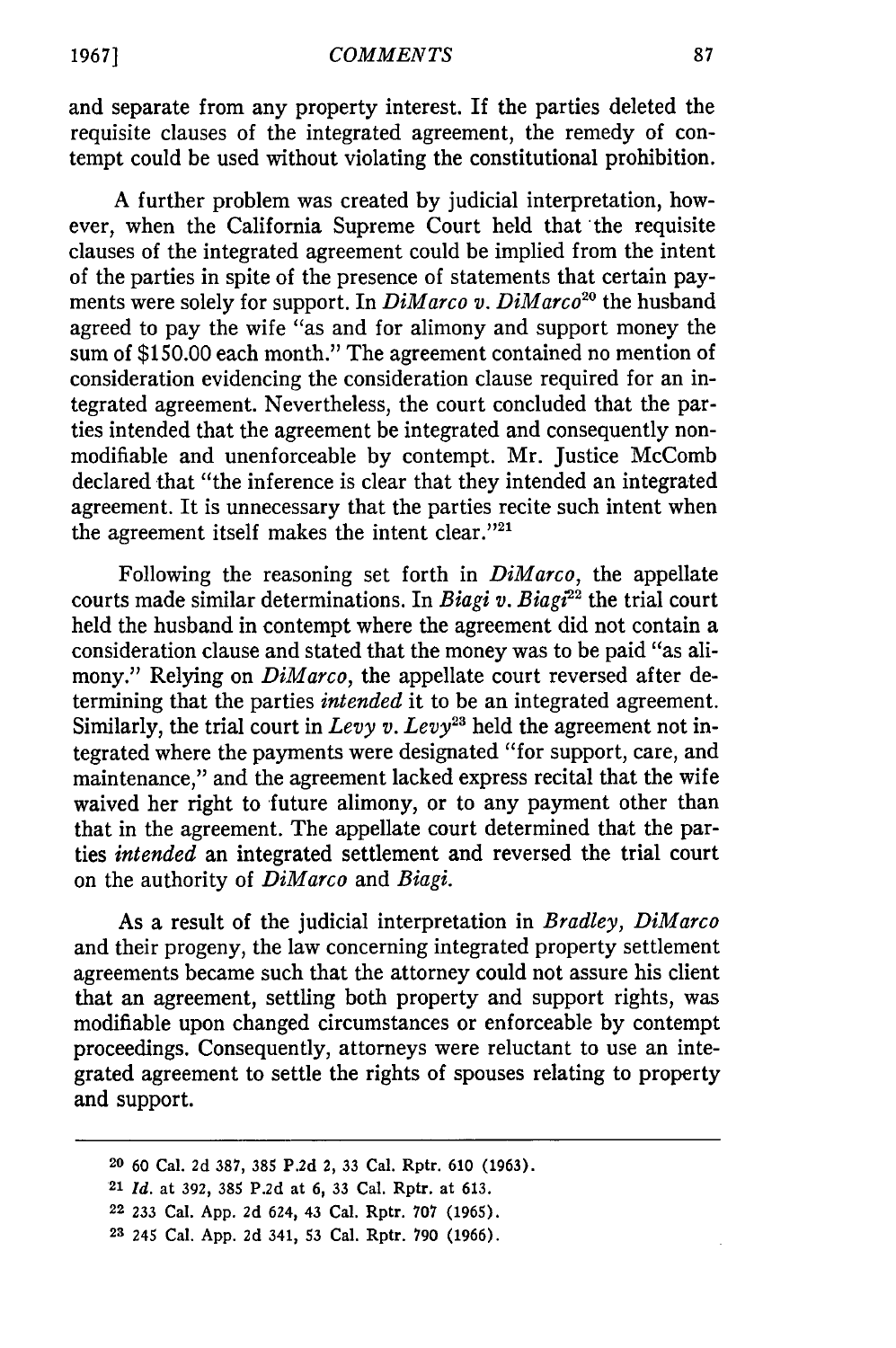Moreover, practical social problems developed when the parties found themselves "trapped" in an integrated agreement. If the husband was unable to modify the agreement upon changed circumstances and refused to pay, the wife was left without effective remedy, and had to turn to the state for support for herself and her children.

# THE **SOLUTION (1967)**

In an effort to clarify the law concerning integrated property settlement agreements after the *Bradley* decision, section **139** of the California Civil Code was amended in **1959, 1961,** and **1963.24** None of the amendments were broad enough or explicit enough, however, to clarify the law and provide for effective enforcement of integrated agreements.

The present amendment, passed on May 12, **1967,** abolishes the integrated property settlement agreement in its classical form.<sup>25</sup> The amendment replaces it with guidelines constructed to give effect to the intention of the parties and maintain the integrated agreement as an effective means of settling marital obligations.

Whereas the *Bradley* court, in considering the *dual nature* of payments under an integrated agreement, emphasized the *contractual* debt nature,<sup>26</sup> the new amendment emphasizes the "law imposed" sup*port* nature of the payments. The amendment suggests that, although to some extent the integrated payments may be a negotiated contractual debt, inasmuch as the payments under such an agreement satisfy the legal obligation of marital support and maintenance, they are "law imposed" alimony, and consequently modifiable **by** the court in the absence of a specific provision to the contrary, and are within the exception<sup>27</sup> to the constitutional prohibition against imprisonment for debt.

**If,** under the new amendment, the parties want an integrated

**<sup>24</sup>** The **1959** amendment provided for modification of *child* support orders based on integrated agreements. **CAL. STAT. 1959,** ch. **1399.** In **1961,** the Legislature gave the courts the power to modify support orders "to the other spouse" based on integrated agreements, *unless* "there are no minor children of the parties to the agreement." **CAL. STAT. 1961,** ch. **2098.** The confusion resulting from the **1961** amendment terminated when it was repealed **by** the **1963** amendment. **CAL. STAT. 1963, ch. 861.** For discussion of the amendments and their effect see Heller v. Heller, **230** Cal. **App. 2d 679,** 41 Cal. Rptr. **177** (1964) **; 38 CAL. ST.** B. **J. 637 (1963).**

**<sup>25</sup>** Traditionally, the finality, waiver, and consideration clauses had to be present. *See* discussion **p. 85** *supra.*

*<sup>26</sup> See* **p. 86** *supra.*

**<sup>27</sup>** *See* note **17** *supra.*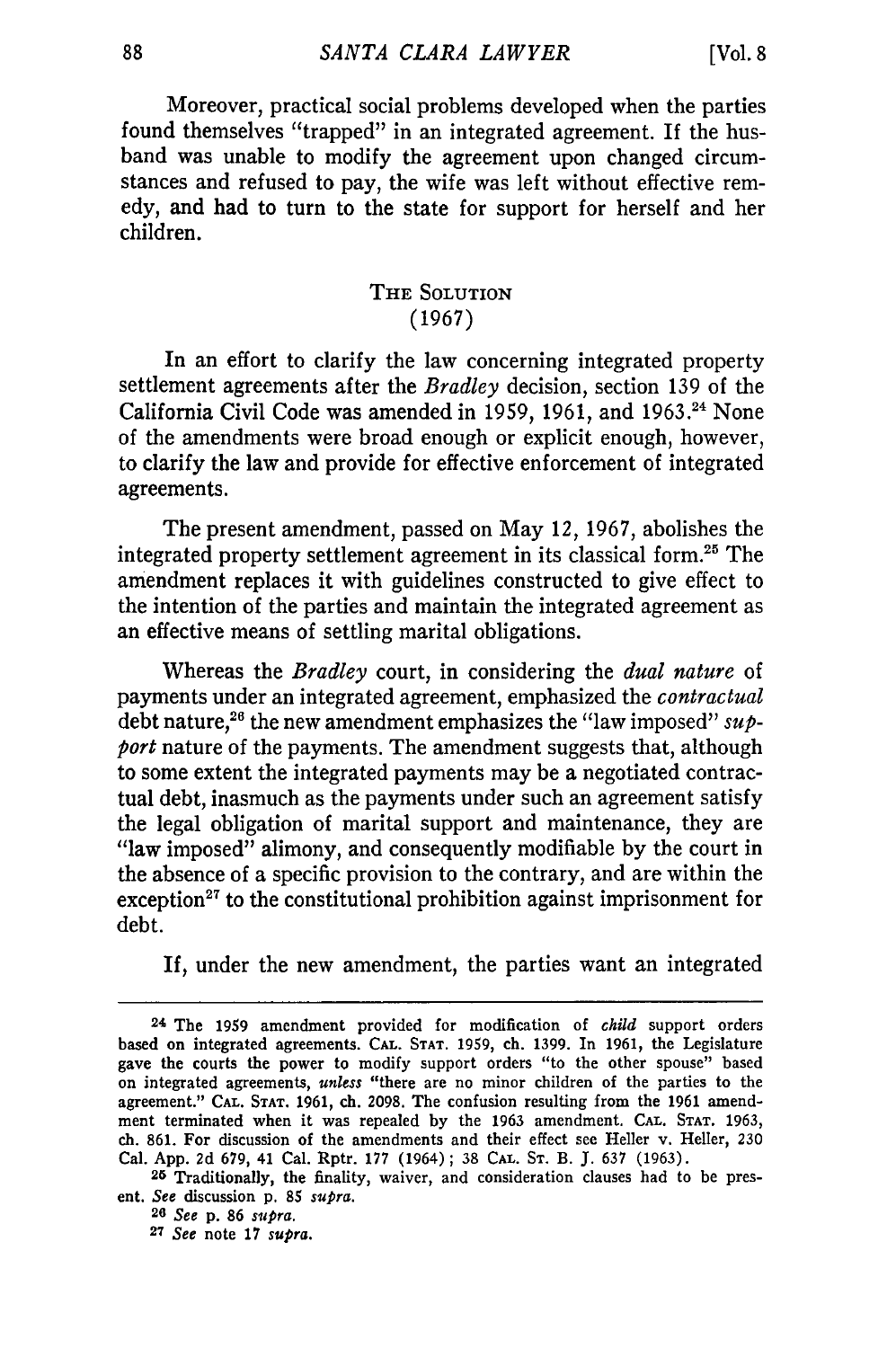#### *COMMENTS*

agreement to be modifiable, the attorney need not mention modification in the agreement and the law presumes the intention to make it modifiable.18 If modification is not desired, a specific statement to that effect will prevent any modification without consent from both parties.<sup>29</sup> The guidelines of the amendment eliminate the uncertainty involved when a court is allowed to determine the intent of the parties to the agreement.

No provision need be inserted in the agreement by the attorney to protect the right of the spouse to enforce payments by contempt proceedings. It is advisable, nevertheless, that steps be taken to insure that the agreement is incorporated into the judgment of the court. This may be best accomplished either by having the agreement read into the judicial decree, or the performance described in the decree, and the performance specifically ordered by the court with a copy of the agreement attached to the judgment.<sup>30</sup> Incorporated in this manner, the agreement is merged with the decree of the court and the payments of the decree can be considered "law imposed" and within the power of the court to order "allowance for support and maintenance."<sup>31</sup>

In addition, provision should be made in the agreement for the termination of payments upon the remarriage of the wife. In this way the payments retain the indicia of *support* and are not susceptible to contrary interpretation. <sup>32</sup>

Thus, where the finality, waiver, and consideration clauses were previously required to establish an integrated agreement which was non-modifiable and enforceable by contempt, under the present law all that is needed is a specific provision that the agreement is nonmodifiable.

#### UNCONSTITUTIONALITY

On the basis of *Bradley v. Superior Court,'3* it could be argued that section 139 of the California Civil Code<sup>34</sup> violates the constitu-

**19671**

<sup>&</sup>lt;sup>28</sup> "The provisions of any agreement . . . shall be subject to subsequent modification or revocation by court order **. . .** except to the extent that any written agreement ...specifically provides to the contrary." **CAL. STAT.** 1967, ch. **133.** *See* note 6 *supra.*

**<sup>29</sup>** *Id.*

*<sup>30</sup> See generally* 34 **WASH.** L. REV. 196 (1959).

**<sup>31</sup> CAL. STAT.** 1967, ch. 133. (If the court merely approves the agreement by reference and orders it performed, the agreement might not be considered so merged with the judicial decree as to be "law imposed." *See* Bradley v. Superior Court, 48 Cal. 2d 509, 513, 310 P.2d 634, 636 (1957).)

<sup>32</sup> There was no such provision in *Bradley,* where it was determined that the payments were not for support.

**<sup>33</sup>**48 Cal. 2d 509, 310 P.2d 634 (1957).

**<sup>34</sup>CAL. STAT. 1967,** ch. 133. See note **6** *supra.*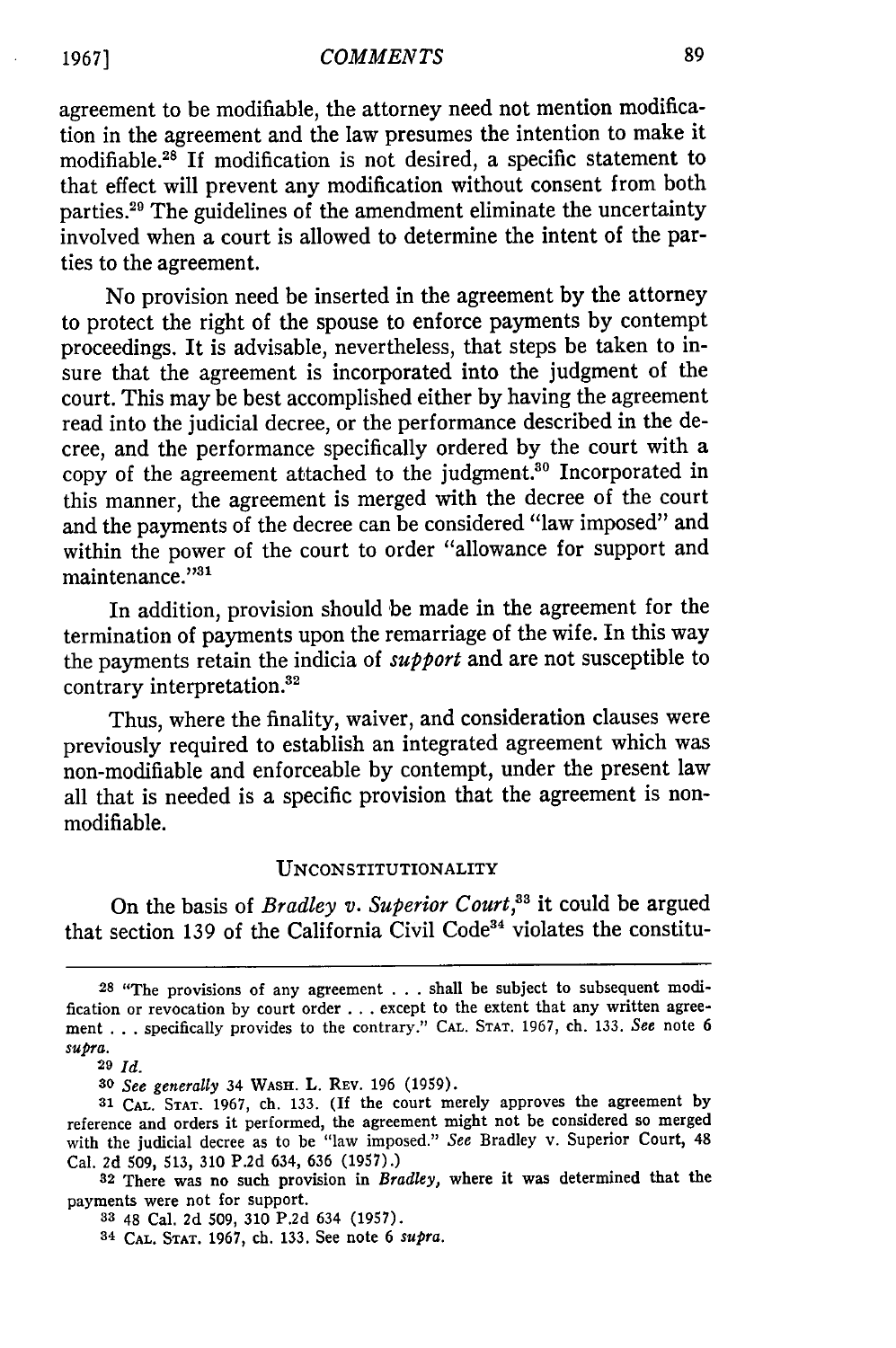tional prohibition against imprisonment for debt.<sup>35</sup> In providing that enforcement by contempt is available "even if there has been an agreement<sup>36</sup> of the parties,"<sup>37</sup> section 139 permits imprisonment for failure to pay a *negotiated contractual debt* contrary to the supreme court's holding in *Bradley* that to do so violates article I section 15 of the California constitution.

The basis of the decision in *Bradley* is the court's adoption of a policy of strict interpretation of the constitutional prohibition against imprisonment for debt, resolving all doubt in favor of the liberty of the citizen.<sup>38</sup> Accordingly, where the court can label integrated payments either alimony or a contractual debt, the court favors that construction which preserves the liberty of the individual. Section 139, however, implies that the payments under the integrated agreement will always be interpreted as "law imposed" alimony, and therefore enforceable through contempt proceedings.<sup>39</sup> Thus, the new amendment may be said to be contrary to the basic constitutional principles as interpreted by the court in *Bradley*.<sup>46</sup>

Furthermore, in order to make the provision for payment in an integrated agreement "law imposed," the court must incorporate the agreement in the judgment so that the agreement will merge with the decree of the court. If it is not incorporated, it remains merely a contract between the parties with no judicial sanction. However, *Bradley* declares that the integrated payment will *not* be enforceable by contempt even though merged in the judgment.<sup>41</sup>

Finally, it has been argued that the *Bradley* court implies that it will not allow contempt proceedings to enforce integrated payments under an agreement which it is unable to modify upon changed conditions.42 Accordingly, where the agreement is not modifiable by

**<sup>39</sup>***"All* orders for **...**support **...**shall be deemed law imposed .**. .** .*All* such orders **. . .** may be enforced **...by** contempt .... " **CAL. STAT. 1967,** ch. **133** (emphasis added).

*40 See generally* **9** HASTINGS L.J. **57** (1957).

**<sup>41</sup>**"Inclusion of such a contract in a judgment for divorce **...**cannot support a commitment to imprisonment for failure to pay the judgment debt." 48 Cal. **2d 509, 521, 310** P.2d 634, 641 **(1957).**

**42** If it were otherwise, the court might be forced to imprison a person for failure

<sup>3</sup>r) CALIF. **CONST.** art. I, § 15 **(1953).**

**<sup>36</sup>** "Agreement" is interpreted to include integrated property settlement agreements. *See* note 3 *supra.*

**<sup>37</sup>** CAL. **STAT.** 1967, ch. 133. *See* note 6 *supra.*

**<sup>38</sup>**Quoting **11** Am. JuR. *Constitutional Law §* **327** (1937), *Bradley v. Superior Court* declared at 48 Cal. **2d** at 519, **310** P.2d at 640: "'As in the case of all constitutional provisions designed to safeguard the liberties of the person, every doubt should be resolved in favor of the liberty of the citizen in enforcement of the constitutional provision that no person shall be imprisoned for debt.'" *See* People v. Power, 159 Cal. App. **2d** 869, 324 P.2d 113 (1958); 16 C.J.S. *Constitutional Law* § 204(1) **(1956).**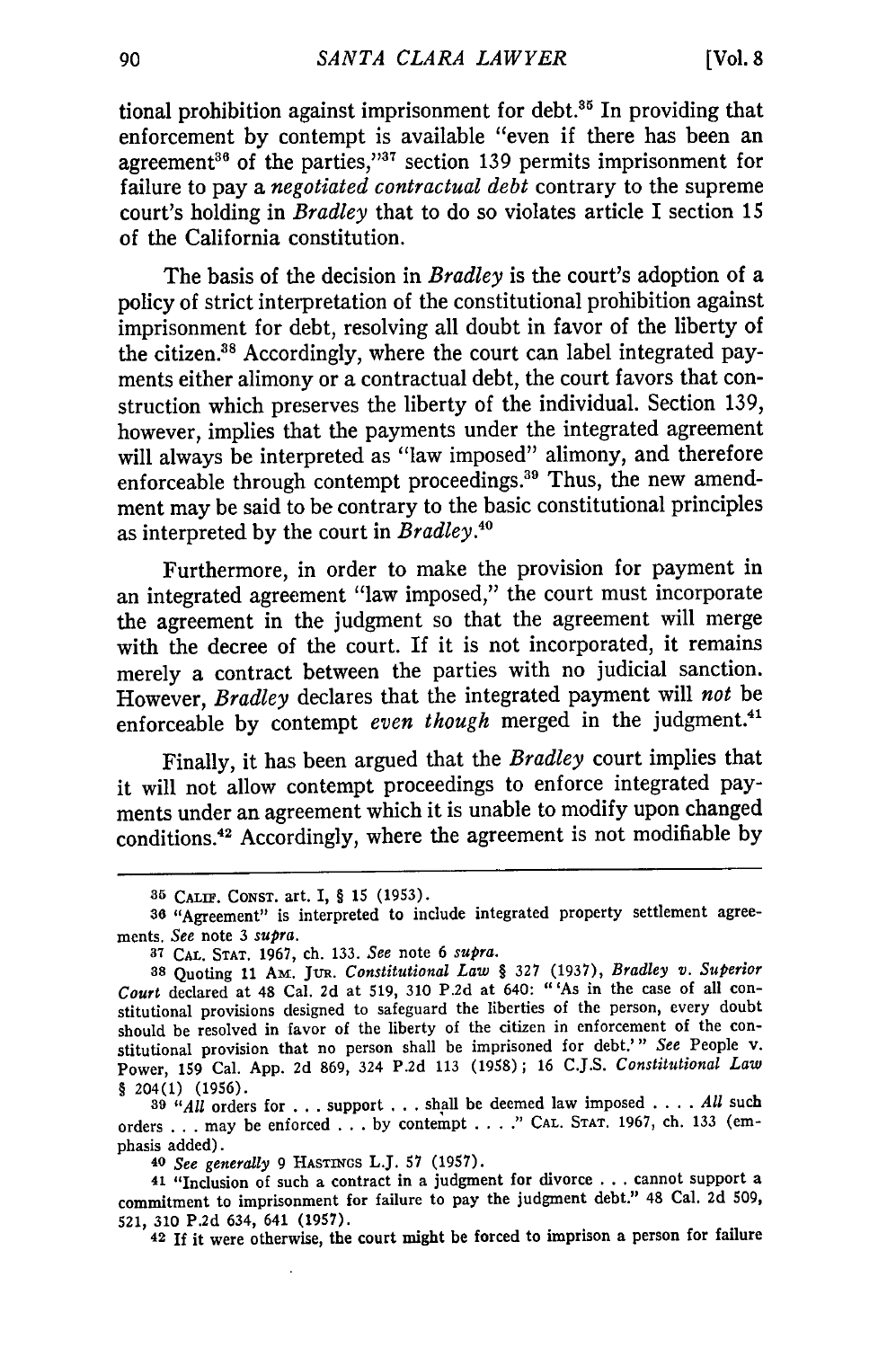the court without the consent of both parties, there would be no remedy of contempt. Section 139, however, asserts that the remedy of contempt is available *even though* the agreement is made nonmodifiable by the specific provision of the parties.<sup>43</sup>

Thus the basic provisions of section 139 would be contrary to the constitutional determinations and reasoning of the California Supreme Court as asserted in *Bradley v. Superior Court.*

## CONSTITUTIONALITY

Section **139** establishes constitutionally valid guidelines for the creation, modification, and enforcement of integrated agreements. Its constitutionality is supported **by** both formal and substantive arguments.

## *Formal Arguments*

The constitutionality of section **139** depends on the interpretation of article I section 15 of the California constitution,<sup>44</sup> and the validity of the reasoning and decision of the California Supreme Court in *Bradley v. Superior Court.4 "*

The use of contempt to enforce recurring payments under an integrated agreement is in harmony with the rationale behind article I section 15. The constitutional prohibition against imprisonment for debt is *restricted* to the protection of the "poor but honest debtor who is unable to pay his debts."<sup>46</sup> The prohibition does not intend its use to "shield a dishonest man." $47$ 

If contempt proceedings are brought, the husband is not automatically incarcerated if he does not pay. It must first be proven that he has the present ability to make the payments, and that he

**45** 48 Cal. 2d 509, 310 P.2d 634 (1957).

47 *Id.*

to pay under an agreement which the court found manifestly inequitable due to changed circumstances, such as a new family or loss of job, but which it could not change. See 47 CALn. L. REV. 756, **757** (1959).

<sup>&</sup>lt;sup>43</sup> "All such orders of the court for the support of the other party, even if there *has been an agreement of the parties, may be enforced by ... contempt ....*" CAL. **STAT.** 1967, ch. 133 (emphasis added). *See* note 6 supra.

**<sup>44</sup>**"No person shall be imprisoned for debt in any civil action . . . unless in cases of fraud **.... "**

**<sup>46</sup>**"The historical background of section 15 of article I and similar constitutional guaranties of other states *clearly shows* that the provisions were adopted to *protect* the poor but honest debtor who is unable to pay his debts, and were not intended to shield a dishonest man who takes unconscionable a Trombley, 31 Cal. 2d 801, 809, 193 P.2d 734, 740 (1948) (emphasis added); *cf.* Bradley v. Superior Court, 48 Cal. 2d 509, **525,** 310 P.2d 634, 644 (1957) (dissenting opinion).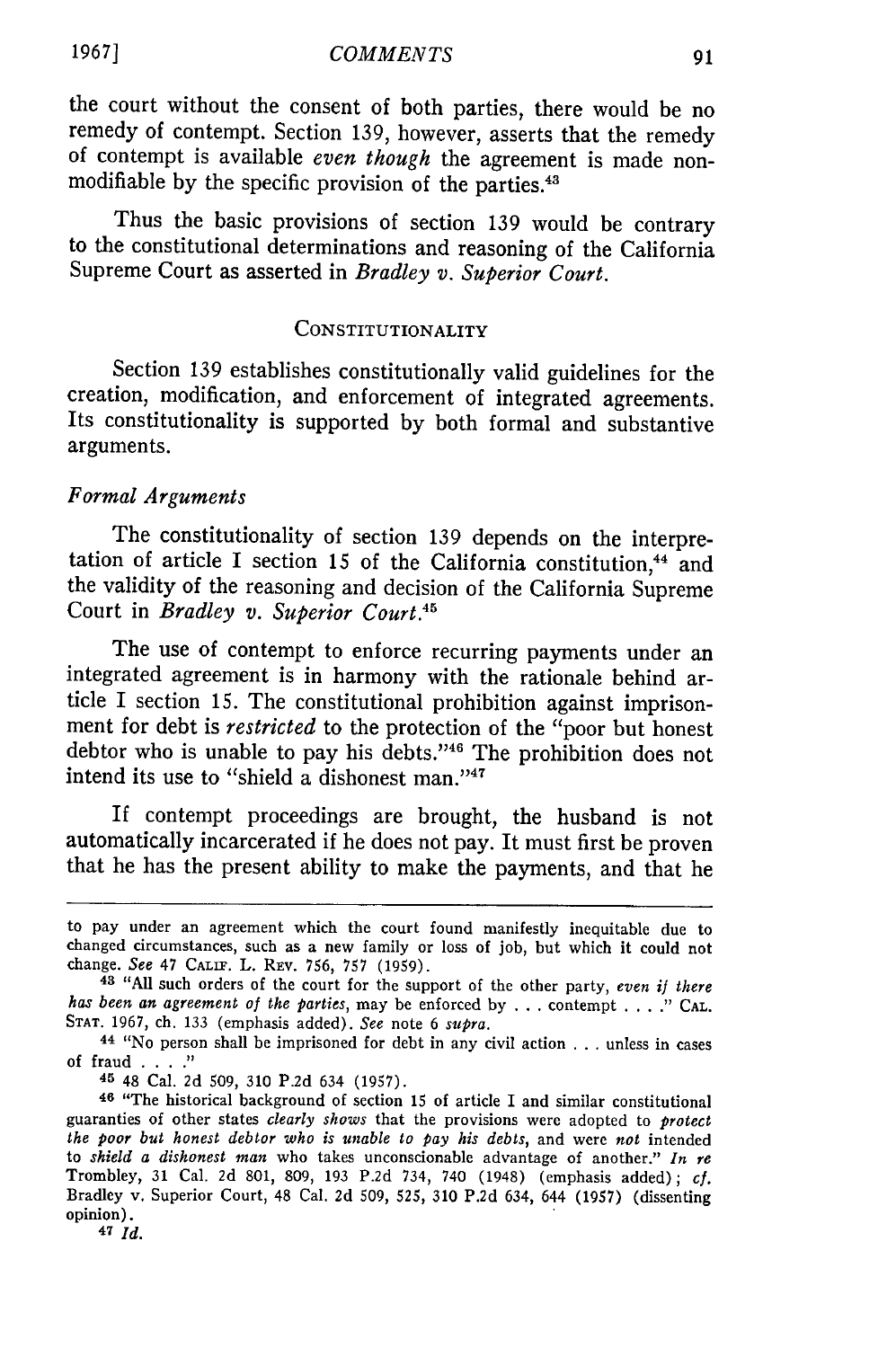has not paid.<sup>48</sup> A valid inability to pay or excuse for not paying is a good defense to a contempt proceeding. 49 Even where the husband is incarcerated, however, he may gain his liberty by merely paying the amount owed. Thus, the "poor but honest debtor" is protected while the "dishonest man" is incarcerated.

If contempt, in its application, is in harmony with article I section 15, then the principal objection to section 139 must be found in its contradiction of *Bradley.* However, *Bradley* itself was a contradiction of the law as it had been established twenty years earlier in *Miller v. Superior Court."* In *Miller* the husband appealed a contempt conviction on the ground that the payments were part of an integrated agreement and constituted a debt within article I section 15. The court declared that, even though the agreement was integrated, upon incorporation and merger of the agreement with the judgment, the payments lost their contractual nature and became an "allowance to the wife for her support" under section 139, and thereby enforceable by contempt.

It is significant that the court in *Bradley* did not expressly overrule *Miller.* Instead, *Miller* was distinguished. *Bradley* determined that the holding in *Miller* allowed *support* payments to be enforced through contempt.<sup>51</sup> The court then concluded that, since it was determined in the lower court that the payments in *Bradley* were *not* for *support, Miller* did not apply.

Aside from the validity of the distinction, it is notable that *Bradley* agreed with *Miller,* that if payments are determined to be in satisfaction of the marital obligation of *support* they will be enforceable by contempt. 52 Thus, *Bradley* implied that if the payments (in *Bradley)* had been for *support* they would have been enforceable by contempt. Therefore, if it is determined that certain payments are in satisfaction of the marital obligation of *support,* they will be enforceable by contempt according to *Bradley*,<sup>53</sup> *Miller*,<sup>54</sup> and section 139. Accordingly, throughout section 139 reference is made only to *provisions for support* or *orders for support,* providing that only these are enforceable by contempt.<sup>55</sup>

Thus, the key to section 139 lies in the stipulation that the

- **54 9** Cal. 2d 733, 739, 72 P.2d 868, 872 (1937).
- **55 CAL. STAT.** 1967, ch. 113. *See* note 6 *supra.*

**<sup>48</sup>***See* Darden v. Superior Court, 235 Cal. App. 2d **80,** 45 Cal. Rptr. 44 (1965). *41 See* Cagwin v. Cagwin, 112 Cal. App. **2d** 14, 245 P.2d 379 (1952).

**<sup>50</sup>** 9 Cal. 2d 733, 72 P.2d 868 (1937).

**<sup>51</sup>**"[T]he decision in the Miller case actually rested on the theory of marital support." 48 Cal. 2d **509,** 521, **310** P.2d 634, 641.

**<sup>52</sup>***Id.* at 520, **310** P.2d at 641.

**<sup>53</sup>***Id.*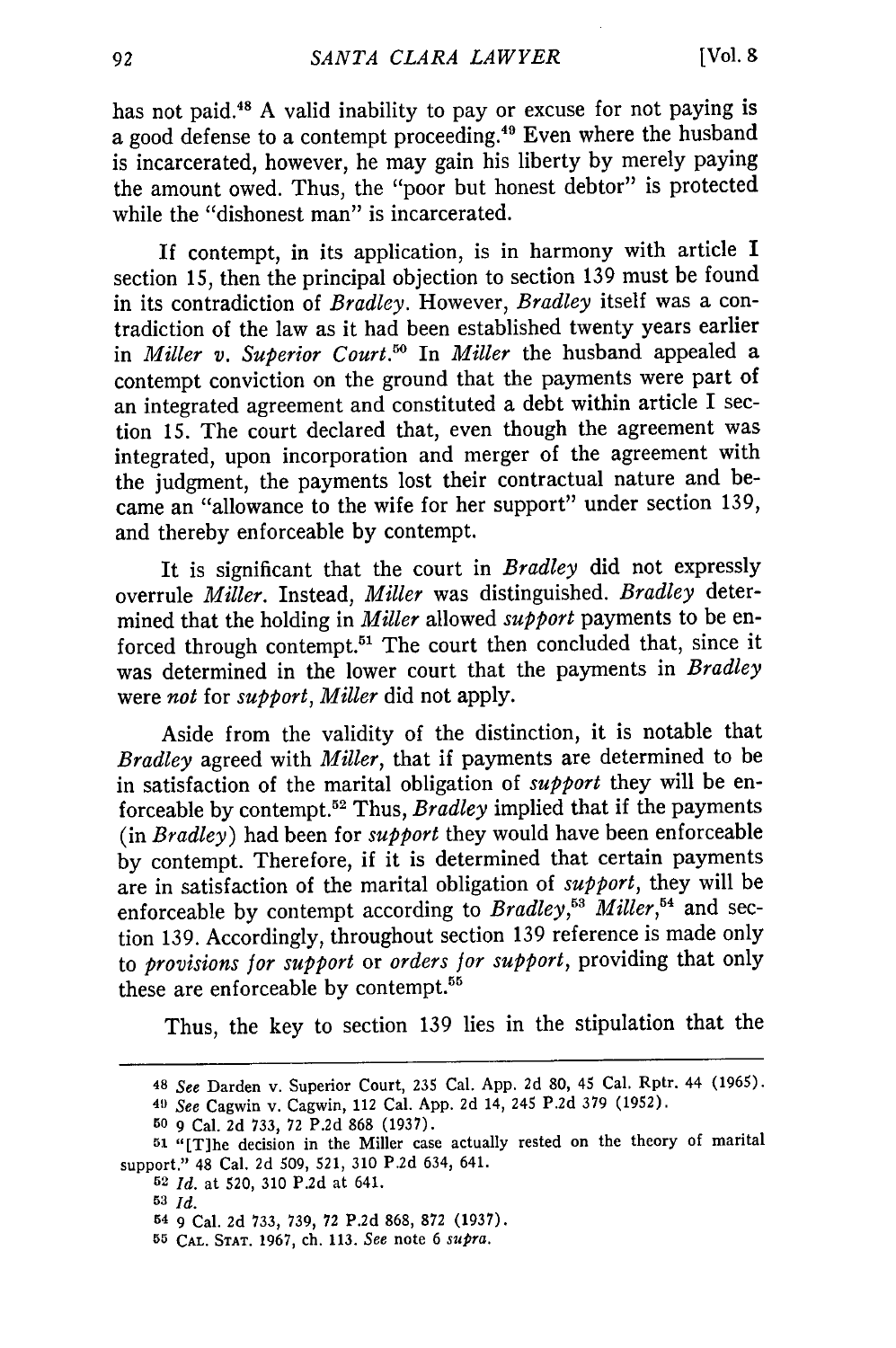support provisions are "deemed to be separate and severable from the provisions of the agreement relating to property."56 In this way the amendment separates the integrated agreement at the outset into those provisions relating to *support* and those relating to *property.57* It then provides that only the provisions and orders relating to *support* will be enforceable by contempt.<sup>58</sup> Hence, the amendment is in accord with the statement in *Bradley* that provisions relating to *support* may be enforced by contempt, and does not contravene the holding in *Bradley* that provisions relating to *property* are a debt and not enforceable by contempt.

After distinguishing *Miller,* the court in *Bradley* was unable to find a California case in point.<sup>59</sup> Consequently, it cited cases from Washington, Maryland, and Michigan in support of its decision. Washington, however, is the only state with a system of law comparable to California, including community property. $60$  It is therefore significant that the two Washington cases,<sup>61</sup> as relied on in *Bradley, <sup>62</sup>*were overruled a year later in *Decker v. Decker.3*

In *Decker* the court upheld contempt to enforce integrated payments and declared that the constitutional prohibition against imprisonment for debt<sup>64</sup> related only to "run-of-the-mill debtorcreditor relationships"65 where the judgment of the court was merely a declaration of an amount owing. Problems in domestic relations were excluded from the debtor-creditor category by the court because the judgment in such cases is an *order* by the court that an amount be paid, not merely a *declaration* that an amount is owing.<sup>66</sup>

*60 See* 45 CALIF. L. REV. 782, 784 (1957).

**61** Robinson v. Robinson, 37 Wash. 2d 511, 225 P.2d 411 (1950) and Corrigeux v. Corrigeux, 37 Wash. 2d 403, 224 P.2d 343 (1950).

**<sup>56</sup>** *Id.*

**<sup>57</sup>**Where the payments are labeled "support" or "alimony" as in *DiMarco, Biagi,* and *Levy supra*, the court should have no problem dividing the provisions. However, where the payments are thoroughly integrated and not susceptible to separation (see note 13 *supra),* the amendment does not indicate how the payments for support are to be determined so that they can be severed from the payments in consideration of property. It is suggested in this respect that the courts hold all payments under an integrated agreement as provisions for support.

**<sup>58</sup>**"All such orders of the court *for the support of the other party* ...may be enforced by . . . contempt .... " **CAL. STAT.** 1967, ch. 133 (emphasis added). *See* note 6 *supra.*

**<sup>59</sup>** "No California case has been cited or discovered in which the point has been squarely presented and passed on." 48 Cal. 2d 509, 520, 310 P.2d 634, 641.

**<sup>62</sup>**48 Cal. 2d at 519-20, 310 P.2d at 640-41.

**<sup>63 52</sup>** Wash. **2d** 456, 326 P.2d **332 (1958).**

**<sup>64</sup> WASH. CONST.** art. I, § 17.

**<sup>65</sup>** 52 Wash. 2d 456, **-,** 326 P.2d 332, 333 (1958).

**<sup>66</sup>** *Id.* The same distinction is pointed out in Miller v. Superior Court, 9 Cal. 2d 733, 739, 72 P.2d 868, 870-71 (1937).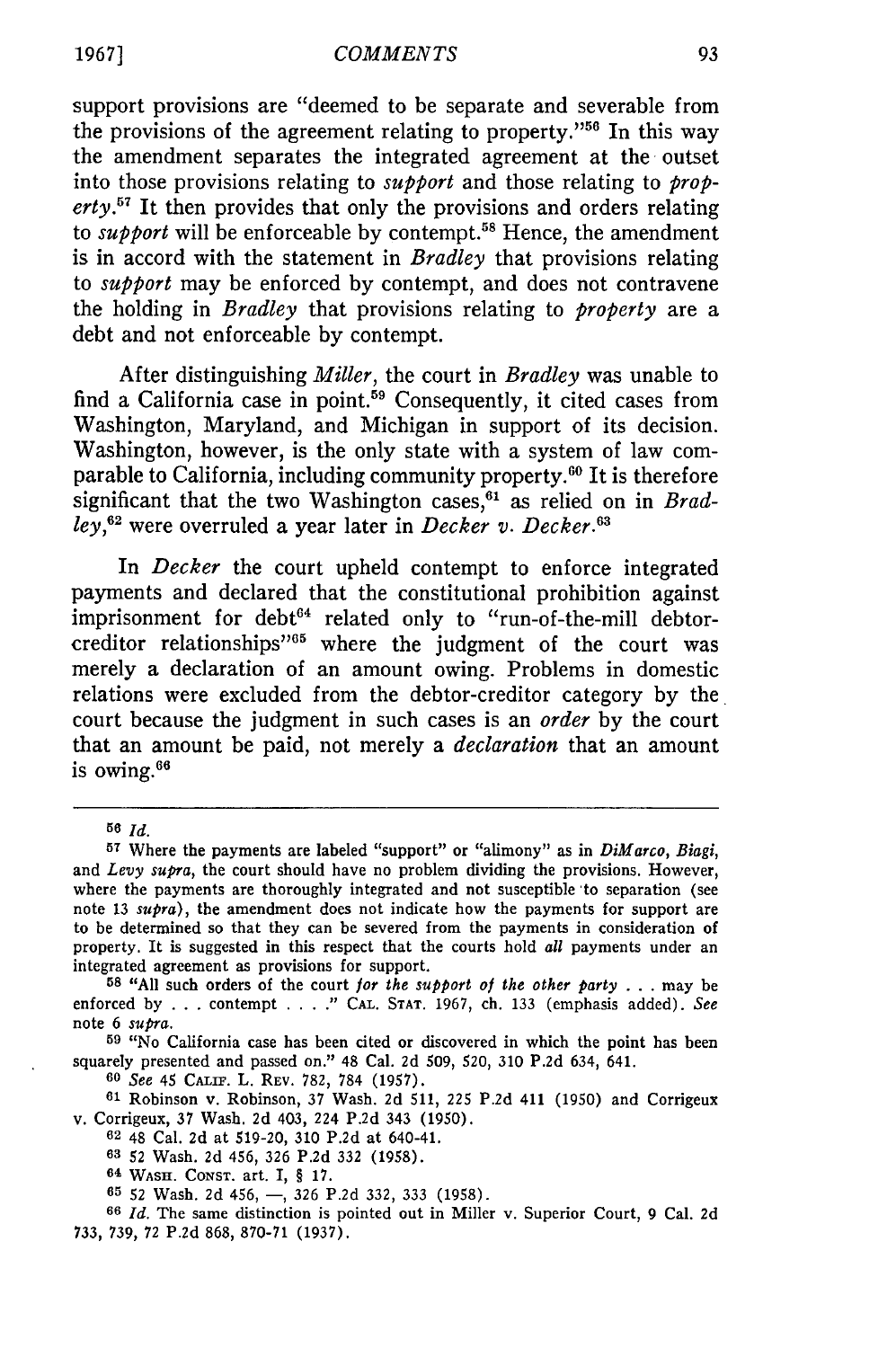In obvious reference to *Bradley* and the cases quoted therein, *the Decker* court stated: "Certain language in some marital relations decisions of this and other courts appears to emphasize unduly the *contractual rights* of the parties in the settlement of their marital difficulties by agreement or contract."<sup>67</sup>

Further indication of the diminished effect *Bradley* should have on section 139, is that the 1961 amendment<sup>68</sup> to section 139 was interpreted as permitting contempt to enforce payments under an integrated agreement, and no constitutional issue was raised. *Heller v. Heller69* involved a contempt action, brought under the 1961 amendment, to enforce payment under an integrated agreement. The court upheld the contempt proceedings against the husband by interpreting the 1961 amendment as basing *all* payments to the wife, *even in an integrated agreement,* on the statutory obligation of marital support.<sup>70</sup> This interpretation is the essence of the 1967 amendment.<sup>71</sup> However, rather than pointing to the *contractual nature* of the agreement, the *Heller* court emphasized the state's interest in the marital relationship, and found no constitutional issue raised by the amendment as it related to contempt.

In light of the above discussion, section 139 does not violate the basic purpose of article I section 15. Neither does section 139, as interpreted, contravene the reasoning and decision in *Bradley v. Superior Court.7 <sup>2</sup>*

## *Substantive Arguments*

An integrated property settlement agreement is not the result of voluntary bargaining between two people wishing to contract. The entire agreement arises out of the marital relationship and is marital in nature. Consequently, it has been argued that there should be no distinction in an integrated agreement between the contractual element concerning property and the law-imposed element concern-

**71** *See* note 6 *supra.*

**<sup>67 52</sup>** Wash. **2d** 456, **-, 326 P.2d 332, 336 (1958).**

**<sup>68</sup>** The **1961** amendment gave the court the power to modify or revoke support provisions for the "other spouse" contained in an integrated agreement unless "there are no minor children of the parties to the agreement." No mention was made in the amendment concerning enforcement **by** contempt. **CAL. STAT. 1961,** ch. **2098.**

**<sup>60</sup>230** Cal. **App. 2d 679,** 41 Cal. Rptr. **177** (1964).

**<sup>70 &</sup>quot;By** the passage of the **1961** amendments, the Legislature deliberately based the separate maintenance of the wife **...**on the statutory obligation of marital support even in cases of integrated agreements and thus, the support provision became subject to court modification and enforcement **by** contempt." **230** Cal. **App. 2d** at **686,** 41 Cal. Rptr. at **181.**

**<sup>72</sup>** For criticism of *Bradley* see Armstrong, *Family Law: Order Out of Chaos,* **53 CALIF.** L. REV. 121, 143-50 **(1965);** 45 CALIF. L. **REV. 782 (1957);** 34 **N.D.L. REV. 170 (1958);** 10 **STAN.** L. **REV. 321 (1958).**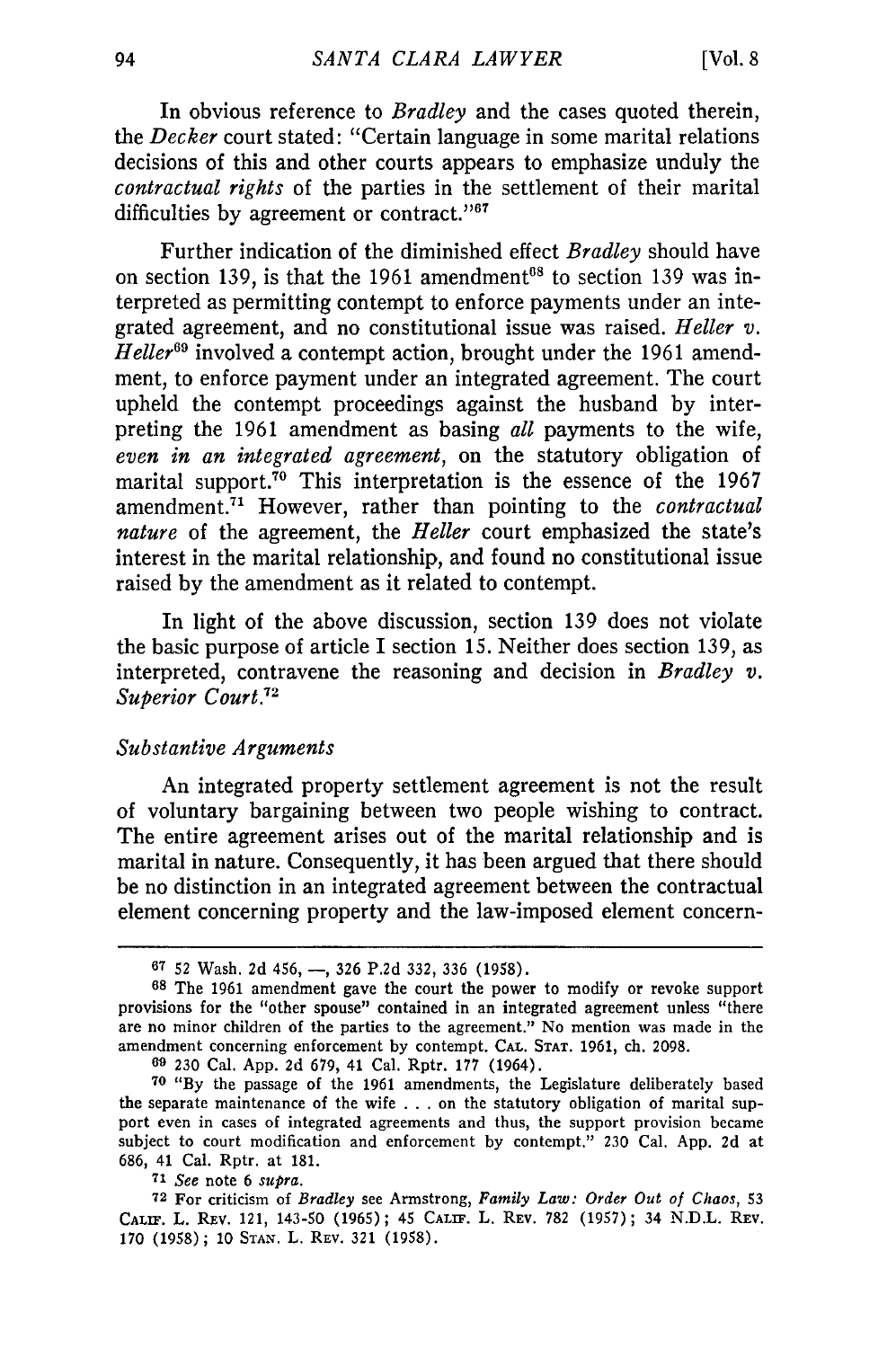ing support.<sup>73</sup> All obligations satisfied by the agreement arise out of the marital relationship. As such, all obligations under the agreement should be enforceable by contempt, whether they relate to property or support.

Moreover, if contempt is not permitted as a means of enforcing payment under an integrated agreement, the wife is left without an effective remedy. Her only alternative is to seek execution upon the contract.

It is generally understood, however, that execution is neither effective nor practical to enforce recurring payments.<sup>74</sup> First, it is a discretionary remedy. *Messenger v. Messenger7 <sup>5</sup>*held that it was within the discretion of the court to grant or withhold execution after consideration of the circumstances.<sup>76</sup> However, even if execution is granted, the husband can liquidate the assets which would be attached by the court. In most cases, where the salary is low or the husband has remarried, his salary is immune from execution because it is needed for his own or his family's support.<sup>77</sup> Finally, even though execution is successful, it is still not practical because it does not accelerate the payments and must therefore be brought periodically. Consequently, the husband may prevail if the wife cannot afford frequent execution proceedings, and the wife will turn to the state for her support.

The state therefore has an interest in providing the divorced wife and children with an effective means of enforcing payments under an integrated agreement. The state's interest was asserted in *Decker v. Decker78* which upheld contempt on facts similar to *Bradley.*

It is clear that the parties to a divorce action cannot foreclose the public interest in their marital responsibilities by a contract or an agreement of settlement. *Marital problems involve something more fundamental than nomenclature and technical contract rights.* There is no sound reason for allowing a husband to contract away his duty to support his wife . . . under the guise of a "property settlement agreement."79

**<sup>73</sup>** *See* 6 U.C.L.A. L. REV. **328, 331** (1959).

**<sup>74</sup>**"[I]t is beyond argument that execution is not a practical method of enforcing the obligation to make recurring support payments." Armstrong, *supra* note **72,** at 148. **<sup>75</sup>**46 Cal. 2d 619, 297 P.2d **988** (1956).

**<sup>76</sup>**In *Messenger* the court withheld execution because the husband was a doctor and the stigma attached to execution would ruin his business, thus making him not only unwilling to pay, but also unable. *Query:* How is the wife to collect the money?

**<sup>77</sup>***See* Final Report of the *Assembly Interim Committee on Judiciary Relating to Domestic Relations,* **23** ASSEMBLY INTERIM Commra. REP. 1963-1965, No. 6, at 104 (1965).

**<sup>78 52</sup>** Wash. 2d 456, 326 P.2d 332 (1958).

**<sup>79</sup>***Id.* at -, 326 P.2d at 337 (emphasis added).